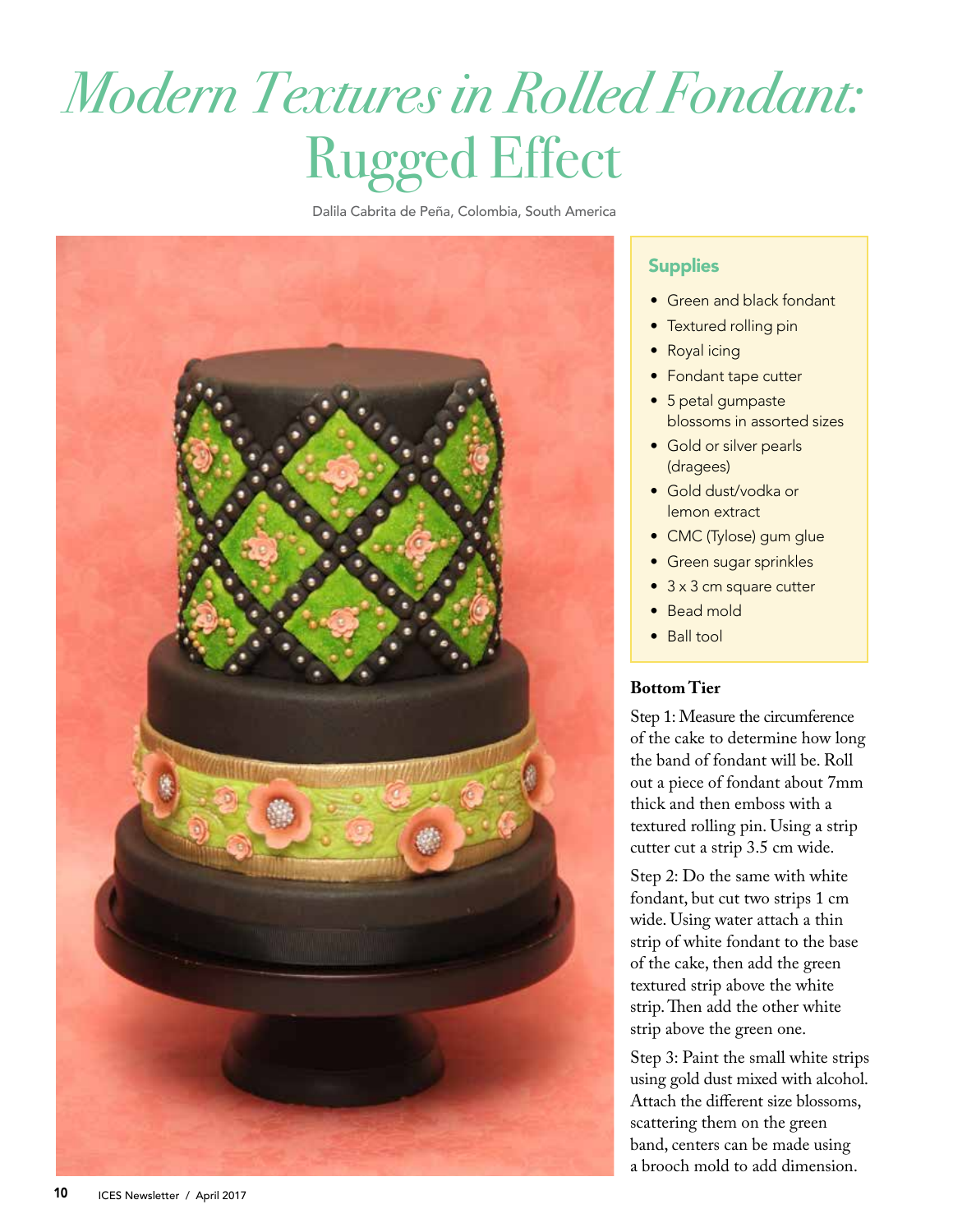## **Top Tier**

Step 4: Roll out the green fondant and cut some squares using the 3 x 3 cm square cutter. Mark with a small ball tool the places where the gold pearls will be attached. Lightly brush the square with CMC (Tylose) glue, avoiding the holes (indentations) so the silver pearls can be placed in. Sprinkle the green sugar making sure it's completed adhered. Remove, shake, and now proceed to attach the pearls with a dot of Royal icing.

Step 5: Using water on the back of the decorated squares to adhere them to the cake, shifting them into the position of a diamond. Start the first row of decorated squares at the bottom of the cake making sure to leave a distance of approximately 8mm in between each square for the pearls. Attach the rest of the shifted squares to the cake. At this point attach a gumpaste 5 petal blossom to add dimension to the design.

Step 6: Make the beads out of black fondant beads using a mold. Complete by embellishing them with a silver pearl in the center of each black fondant pearl. Note: Add a pinch of CMC (Tylose) to the fondant in order to provide strength to the fondant. This will help when creating beads.













*About the author on page 17.*